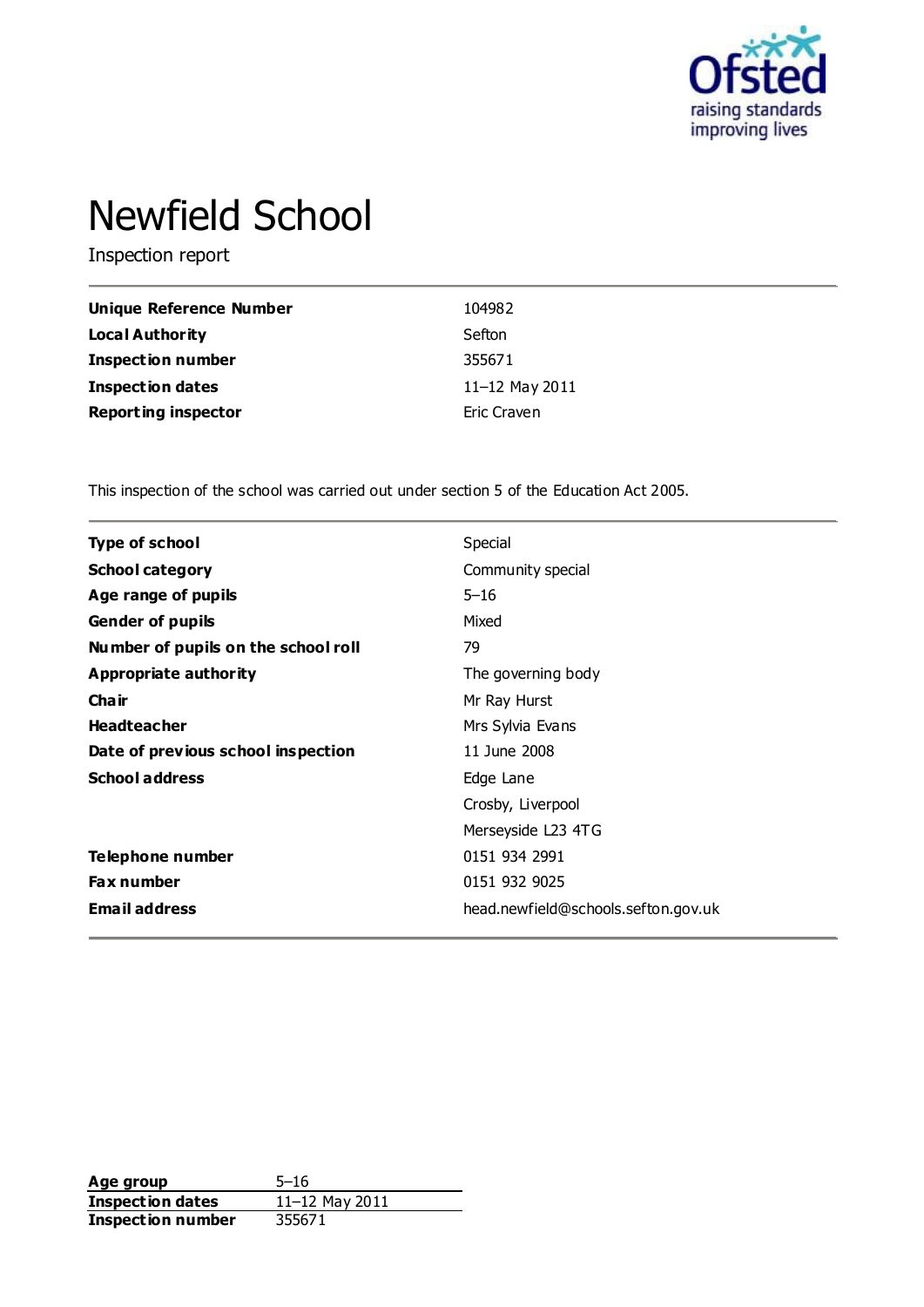The Office for Standards in Education, Children's Services and Skills (Ofsted) regulates and inspects to achieve excellence in the care of children and young people, and in education and skills for learners of all ages. It regulates and inspects childcare and children's social care, and inspects the Children and Family Court Advisory Support Service (Cafcass), schools, colleges, initial teacher training, work-based learning and skills training, adult and community learning, and education and training in prisons and other secure establishments. It assesses council children's services, and inspects services for looked after children, safeguarding and child protection.

Further copies of this report are obtainable from the school. Under the Education Act 2005, the school must provide a copy of this report free of charge to certain categories of people. A charge not exceeding the full cost of reproduction may be made for any other copies supplied.

If you would like a copy of this document in a different format, such as large print or Braille, please telephone 0300 123 4234, or email **[enquiries@ofsted.gov.uk](mailto:enquiries@ofsted.gov.uk)**.

You may copy all or parts of this document for non-commercial educational purposes, as long as you give details of the source and date of publication and do not alter the documentation in any way.

To receive regular email alerts about new publications, including survey reports and school inspection reports, please visit our website and go to 'Subscribe'.

Royal Exchange Buildings St Ann's Square Manchester M2 7LA T: 0300 123 4234 Textphone: 0161 618 8524 E: **[enquiries@ofsted.gov.uk](mailto:enquiries@ofsted.gov.uk)**

W: **[www.ofsted.gov.uk](http://www.ofsted.gov.uk/)**

© Crown copyright 2011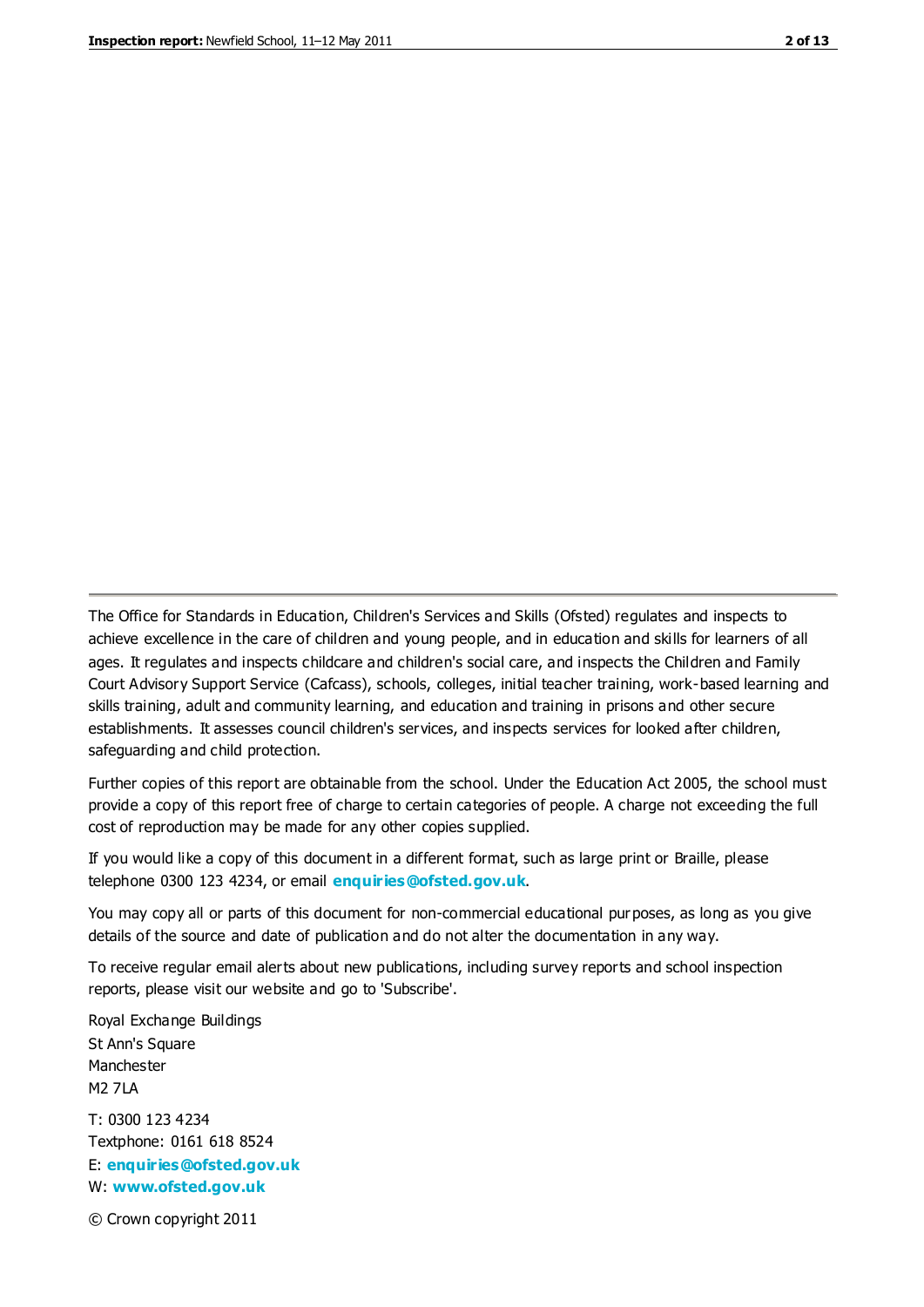# **Introduction**

This inspection was carried out by two additional inspectors. Twelve lessons and 11 teachers were observed. Meetings were held with staff, pupils on the school council, the chair of governors and the School Improvement Partner. Inspectors observed the school's work and looked at the school's planning, safeguarding documentation and records of its monitoring and evaluation including data about the progress of the pupils. The 26 parents' and carers' questionnaires were analysed along with 61 questionnaire returns from pupils.

The inspection team reviewed many aspects of the school's work. It looked in detail at a number of key areas.

- $\blacksquare$  How effectively the school intervenes when it finds that a pupil is underachieving.
- $\blacksquare$  How well the school is tackling the disengagement of a small number of pupils.
- The extent to which the curriculum is a feature of the pupils' enjoyment and achievement.
- $\blacksquare$  How effectively the school gauges the progress the pupils are making.

# **Information about the school**

Newfield School provides for pupils with emotional, social and behavioural difficulties (ESBD). A handful of pupils are currently being formally assessed and all the others have statements of special educational needs. Nearly three quarters of the pupils are known to be eligible for free school meals and six are looked after by the local authority. The vast majority of pupils are boys and virtually all are of White British heritage. It is the only ESBD school in the local authority and as a consequence, pupils come from all parts of Sefton. Six pupils travel from neighbouring local authorities. Most of the pupils are transported to and from school with a small number making their own way. The school has gained a number of awards including the Investors in People award, Healthy Schools status, Dyslexia Friendly School status and the International Schools Award. It is a designated Specialist College for ESBD.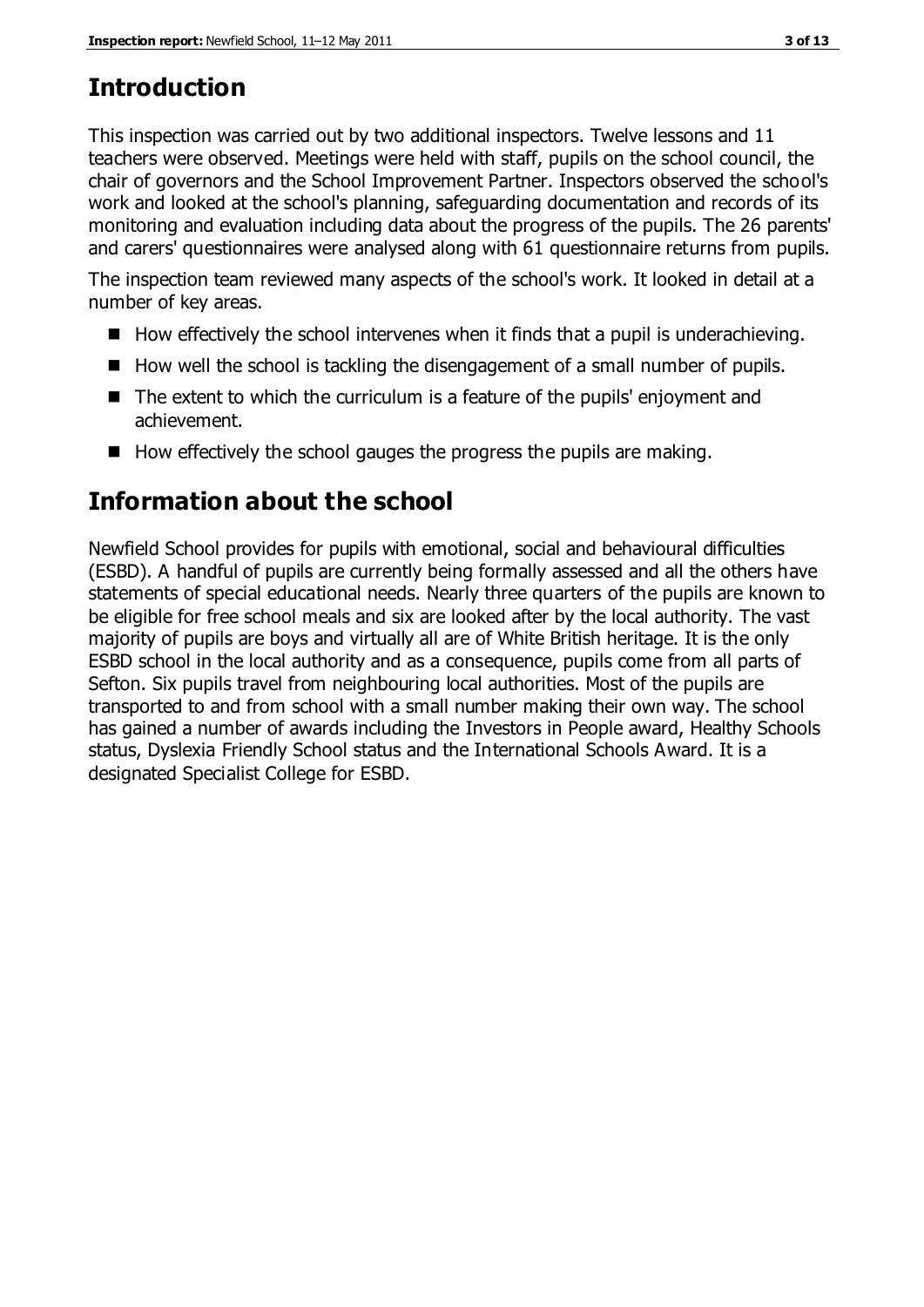# **Inspection judgements**

| Overall effectiveness: how good is the school?  |  |
|-------------------------------------------------|--|
| The school's capacity for sustained improvement |  |

### **Main findings**

Newfield is an outstanding school primarily because of consistently high quality teaching, an excellent curriculum and the tremendously helpful guidance and support from a very caring staff who work in partnership with parents, carers and other agencies exceptionally well. Parents and carers who responded to the Ofsted questionnaire overwhelmingly agree. Typically, one said, 'The move to Newfield School has transformed our child's educational experience.'

When most pupils arrive at the school their attainment is low because of the difficulties they have experienced in their education. Staff most often have to deal with difficult behaviour when the pupils first arrive. They do this exceptionally well because of their consistent application of the school's systems married with a calm and caring approach. They quickly create the conditions for learning to take place and once settled the pupils make very rapid progress. As a result, attainment for many when they leave the school is close to what is expected nationally.

Pupils say they feel safe and their parents endorse this view. This reflects the school's excellent safeguarding arrangements. Their understanding of how to live safe and healthy lives is excellent, although a few do not apply this understanding as much as they should. Their behaviour is good and most treat other people with courtesy and respect. They eagerly take the opportunities to make a substantial contribution to improving the school and, through their charitable work, to those in need elsewhere. They develop a good sense of what is right and wrong and they get on well with each other. They have a good understanding of other cultures and overall, their spiritual, moral, social and cultural development is good.

The pupils are prepared well for life after school because of the school's emphasis on personal and social development and equipping them to take a full part in society which includes excellent work in helping the pupils understand the community of the school and beyond. However, the judgement of how well they develop workplace skills is only satisfactory because of the poor rate of attendance. The school has had success in improving many pupils' attendance in comparison with when they were in their previous schools. For example, three-quarters of the pupils who have joined the school this academic year have improved on their previous attendance, some of them markedly. Nevertheless, there are a few pupils with extremely low attendance who are resistant to the school's determined efforts to support and challenge them to attend more; some of these pupils have disengaged from education.

The school is extremely well led by leaders and managers and the governing body. Staff morale is high and staff at all levels are given and readily take responsibility. The school's systems for checking on how well it is doing and then planning for further improvements are excellent. Staff are extremely vigilant in all they do to ensure all pupils are treated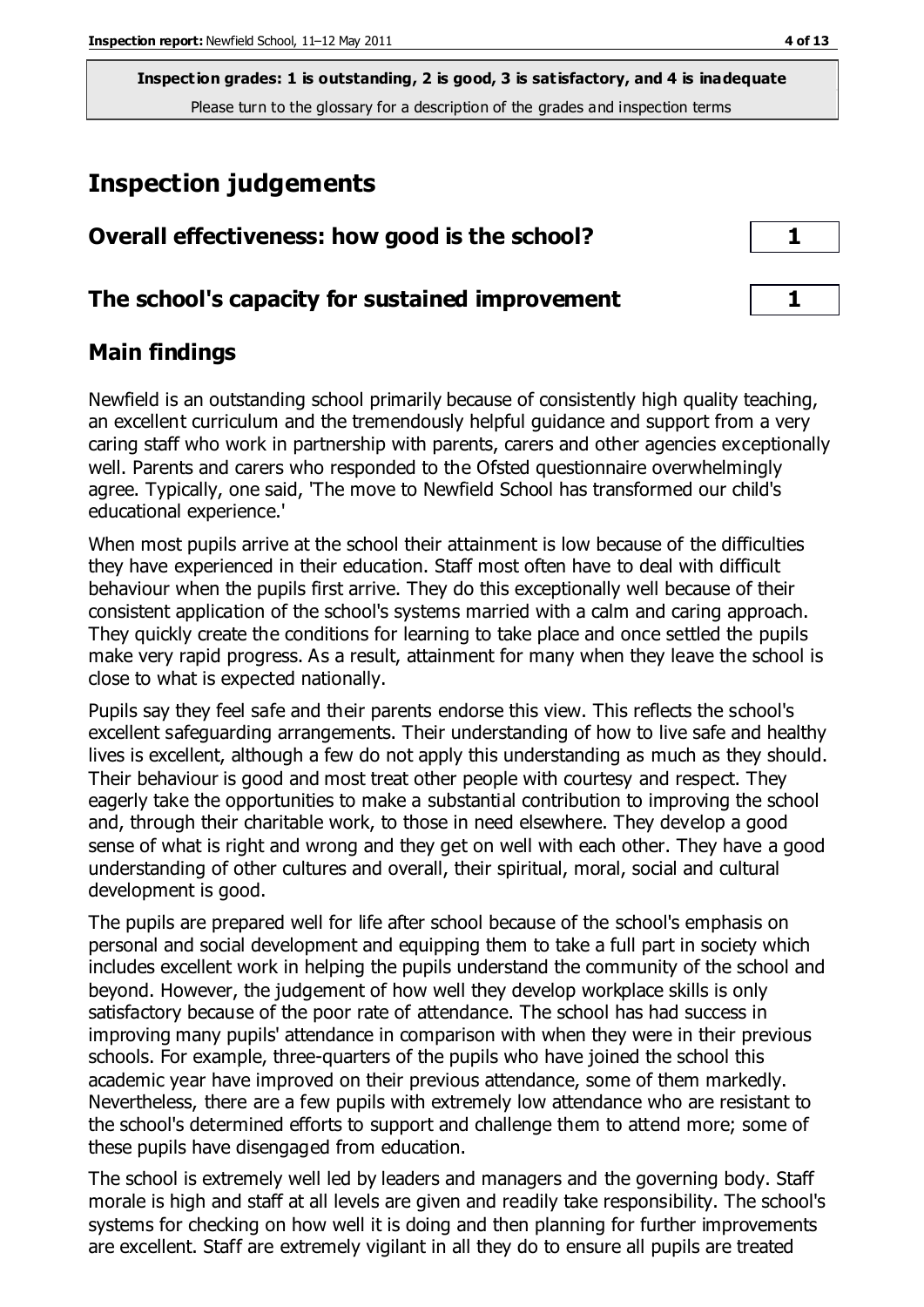fairly and they are very robust in dealing with the rare instances of discrimination. The school has maintained and, in parts, improved its provision since the last inspection in the context of a changing school population where pupils being referred are often more challenging than in the past. The school's capacity for further improvement is outstanding.

# **What does the school need to do to improve further?**

- Improve the rate of attendance so that it is much closer to the national average for primary and secondary schools by:
	- focusing strategies used in partnership with other agencies more on those pupils whose rate of attendance falls between 50% and 80%
	- continuing to challenge and find innovative ways to entice those with intransigent attendance problems to attend more regularly
	- working closely with the local authority to find ways to quickly get pupils back into school when their transport arrangements have been disturbed.

### **Outcomes for individuals and groups of pupils 2**

The school's regular assessments of pupils show that they make increasingly rapid progress once they have settled at the school and built relationships with the staff. In the lessons observed this view was reinforced as their progress was never less than good and sometimes better than this. Pupils with special educational needs and/or disabilities make equally rapid progress because of staff's excellent understanding of their needs, very strong assessment arrangements and a rigorous system for intervention that is put into action when a pupil is found to be underachieving. Pupils from other groups such as those looked after by the local authority also do as well. For example, two of these pupils achieved more than five A\*to C grades at GCSE in 2010.

The pupils enjoy their education and those interviewed said this was principally because of the very positive relationships they had with staff. In lessons pupils are keen to make contributions, they listen well and most apply themselves industriously to the tasks they are given. They are respectful to staff.

Those on the school council can cite a series of examples where they have made a tangible difference to the school. Their knowledge of other cultures and beliefs is enhanced through the visits they make, the visitors to school and the work they do to raise funds for charities overseas. The pupils are highly aware of how to keep healthy and safe as the school takes these matters very seriously and because they feature well in the school curriculum.

Pupils develop good attitudes toward work; they learn how to work in a team. Their good behaviour positions them well for the future. The achievements and qualifications and the significantly improved attendance of most, by the time they leave school, give them a tangible currency that helps them into the world of further education or work. However, the poor attendance of a few pupils is a real hindrance in this respect. The school works earnestly with its partners and is doing all it can to improve the attendance of those pupils who are persistently absent, a few of whom the school has hardly ever seen. The attendance of a very few pupils has been adversely affected when they have exhibited challenging behaviour on the transport to school and the contractors have refus ed to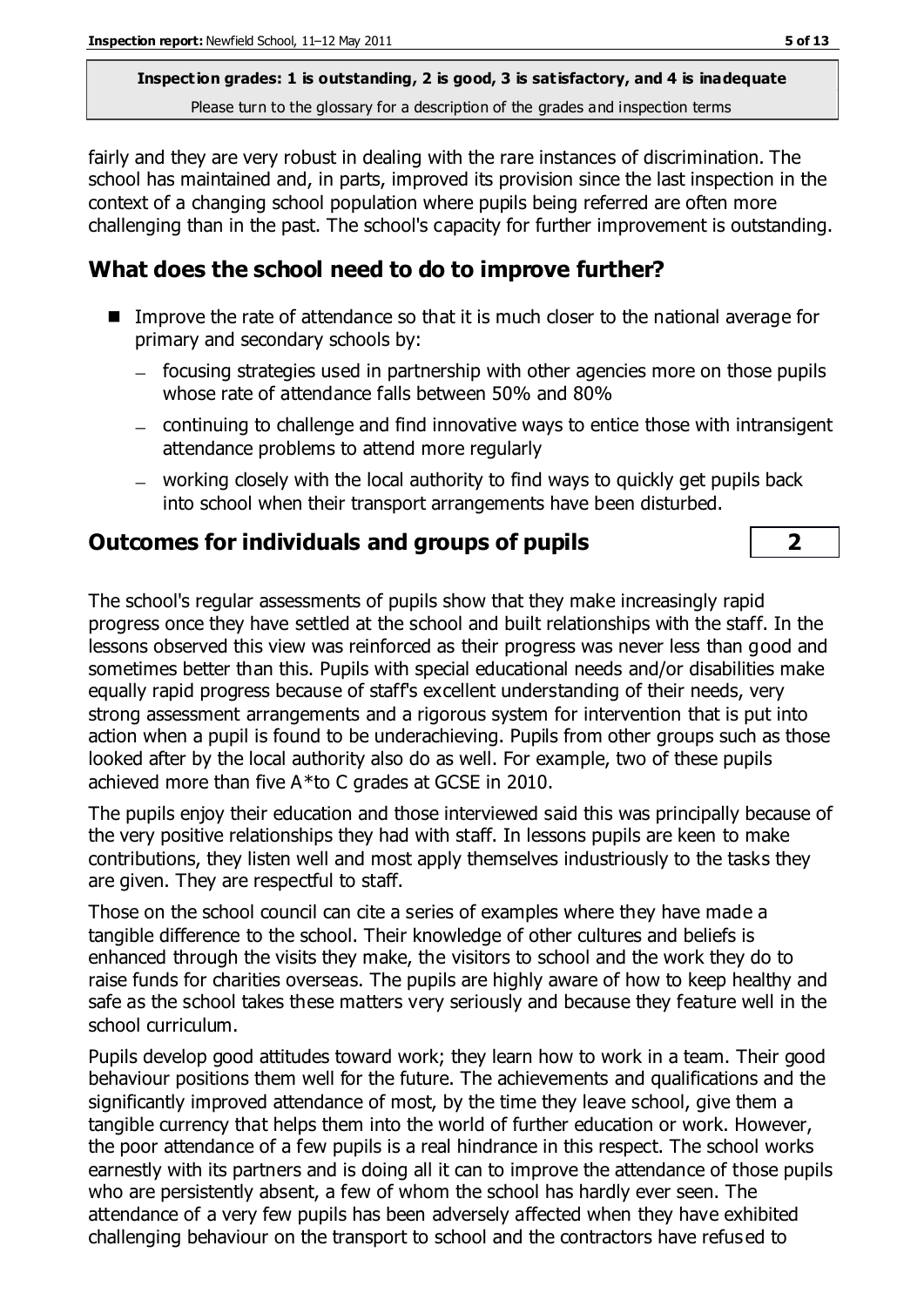transport them. The school and the local authority's education welfare officer report it can take up to a week for the situation to be resolved.

These are the grades for pupils' outcomes

| Pupils' achievement and the extent to which they enjoy their learning                                                     |                         |  |
|---------------------------------------------------------------------------------------------------------------------------|-------------------------|--|
| Taking into account:<br>Pupils' attainment <sup>1</sup>                                                                   | 3                       |  |
| The quality of pupils' learning and their progress                                                                        | 1                       |  |
| The quality of learning for pupils with special educational needs and/or disabilities<br>and their progress               | 1                       |  |
| The extent to which pupils feel safe                                                                                      | 1                       |  |
| Pupils' behaviour                                                                                                         | $\overline{\mathbf{2}}$ |  |
| The extent to which pupils adopt healthy lifestyles                                                                       | 1                       |  |
| The extent to which pupils contribute to the school and wider community                                                   | 1                       |  |
| The extent to which pupils develop workplace and other skills that will contribute to<br>their future economic well-being | 3                       |  |
| Taking into account:<br>Pupils' attendance <sup>1</sup>                                                                   |                         |  |
| The extent of pupils' spiritual, moral, social and cultural development                                                   |                         |  |

<sup>1</sup> The grades for attainment and attendance are: 1 is high; 2 is above average; 3 is broadly average; and 4 is low

### **How effective is the provision?**

Teaching is of consistently high quality. No teaching observed during the inspection was less than good. The school's own lesson monitoring records also show that teaching across the school is invariably at least good and often better. Teachers use assessment extremely well to help the pupils understand the level at which they are working and to check on the progress they are making. The strongest aspects of the teaching are: the high expectations teachers convey to pupils; a swift pace to the lessons; the powerful use of praise to engage pupils and to raise their confidence and self-esteem; the effectiveness of support staff who work in harmony with teachers; the use of technology, such as interactive whiteboards, to enliven learning; and the way the content of the lessons is made relevant to the pupils' understanding and experiences. On occasion there is scope for more challenge to be given to some pupils, which would be aided by more individualised or small group objectives in teachers' lesson plans.

The curriculum is excellent and makes a most telling contribution to the outcomes pupils achieve. It is epitomised by rich opportunities for quality academic learning and qualifications and also personal and social development. It is suitably broad and balanced and designed well to meet the needs of the pupils. It includes a flexibility to be adjusted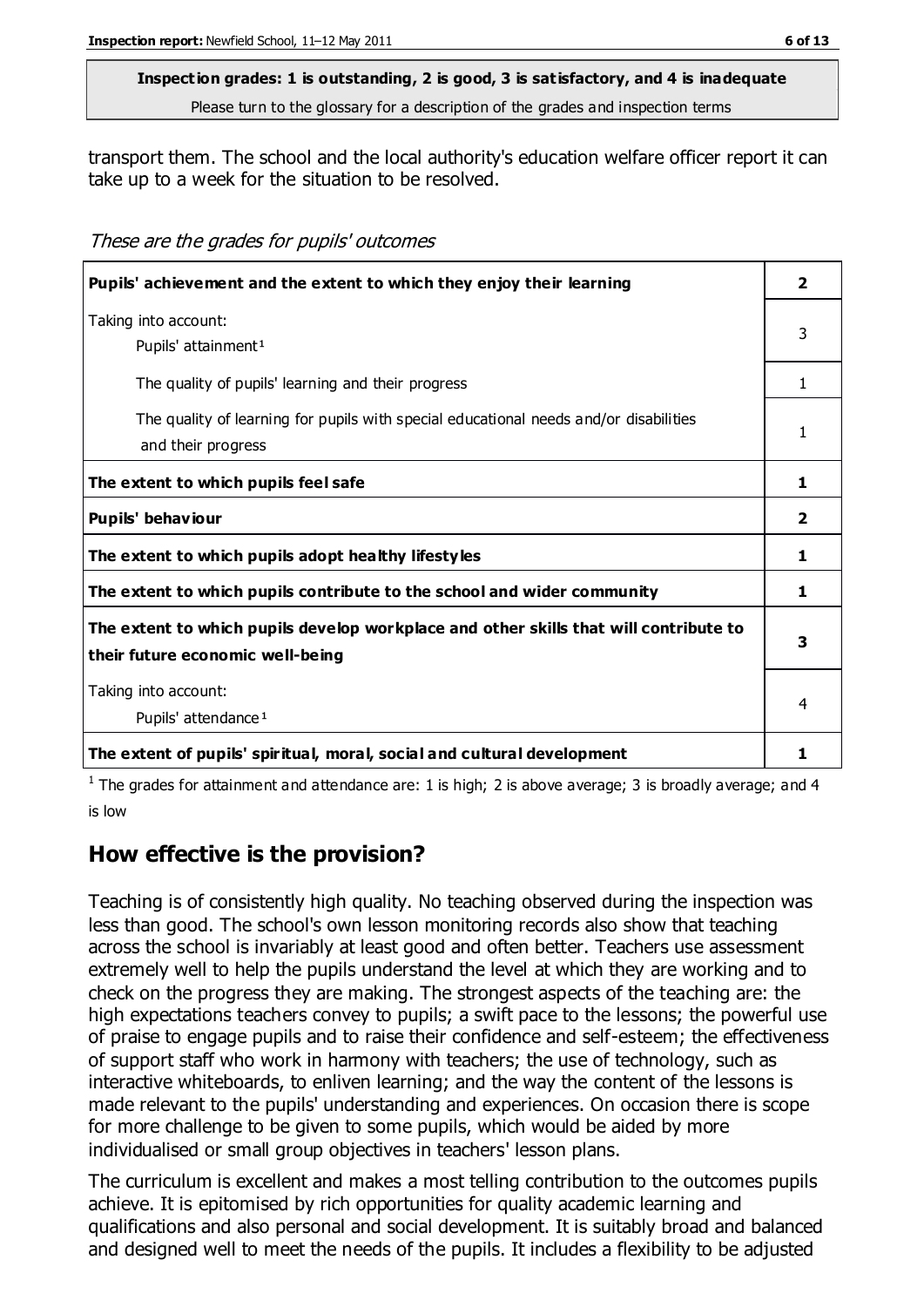to meet changing needs. Cross-curricular provision is a strength which helps reinforce pupils' learning in various subjects. It is enlivened well by visits and visitors, themed weeks and days, links with schools in other countries and extra-curricular activities including residential experiences and after-school clubs.

The care, guidance and support from staff are outstanding. Pupils are all seen as individuals and are well known by each member of staff. Staff model behaviour, attitudes and communication extremely well. Expectations are high. The school is a relaxed but industrious learning environment as a consequence. The pupils have a lot of confidence in staff and mutual respect is very evident. Staff draw on their extensive links with other professionals and services well to provide a wrap-round support for pupils. The efforts of staff and the importance they convey to pupils about good attendance makes a valuable contribution to many pupils improving on their previous rates. Transition arrangements within school and to life beyond school are strong and help the pupils move smoothly through these potentially difficult times.

These are the grades for the quality of provision

| The quality of teaching                                                                                    |  |
|------------------------------------------------------------------------------------------------------------|--|
| Taking into account:<br>The use of assessment to support learning                                          |  |
| The extent to which the curriculum meets pupils' needs, including, where relevant,<br>through partnerships |  |
| The effectiveness of care, guidance and support                                                            |  |

# **How effective are leadership and management?**

The school is led outstandingly well by a headteacher who encourages staff to play their parts to the full. There is a tangible 'teamwork' approach at the school. Middle managers are clear about their roles and fulfil these very effectively. The school improvement plan is a well-constructed document that takes the school in the right direction. It is regularly monitored and reviewed to ensure its effectiveness. The school also gathers the views of parents, carers and pupils in its evaluations. However, there is room for further analyses of the data gathered from surveys and from the monitoring of teaching and learning to help celebrate what the school is doing well and to influence even more the priorities for future action. The governors perform their role outstandingly well. They are highly rigorous in holding the school to account and fully supportive and committed to the school. There are strong links between areas of the school's work and individual governors which helps to keep them particularly well informed. The school's engagement with parents, carers and other partners is a strength. Communication is regular and staff are keen to support parents in whatever ways they can. Because many of the pupils are known to other services, multi-agency work features prominently. The school has very strong links with other agencies that make a positive difference to pupils. The school's links with mainstream schools are also commendable. The procedures to tackle discrimination and unfairness are robust. The arrangements for safeguarding are excellent and are well managed by the member of staff dedicated full time to this work. Safety is high profile; staff and governors are very cognisant of their roles in this respect; work with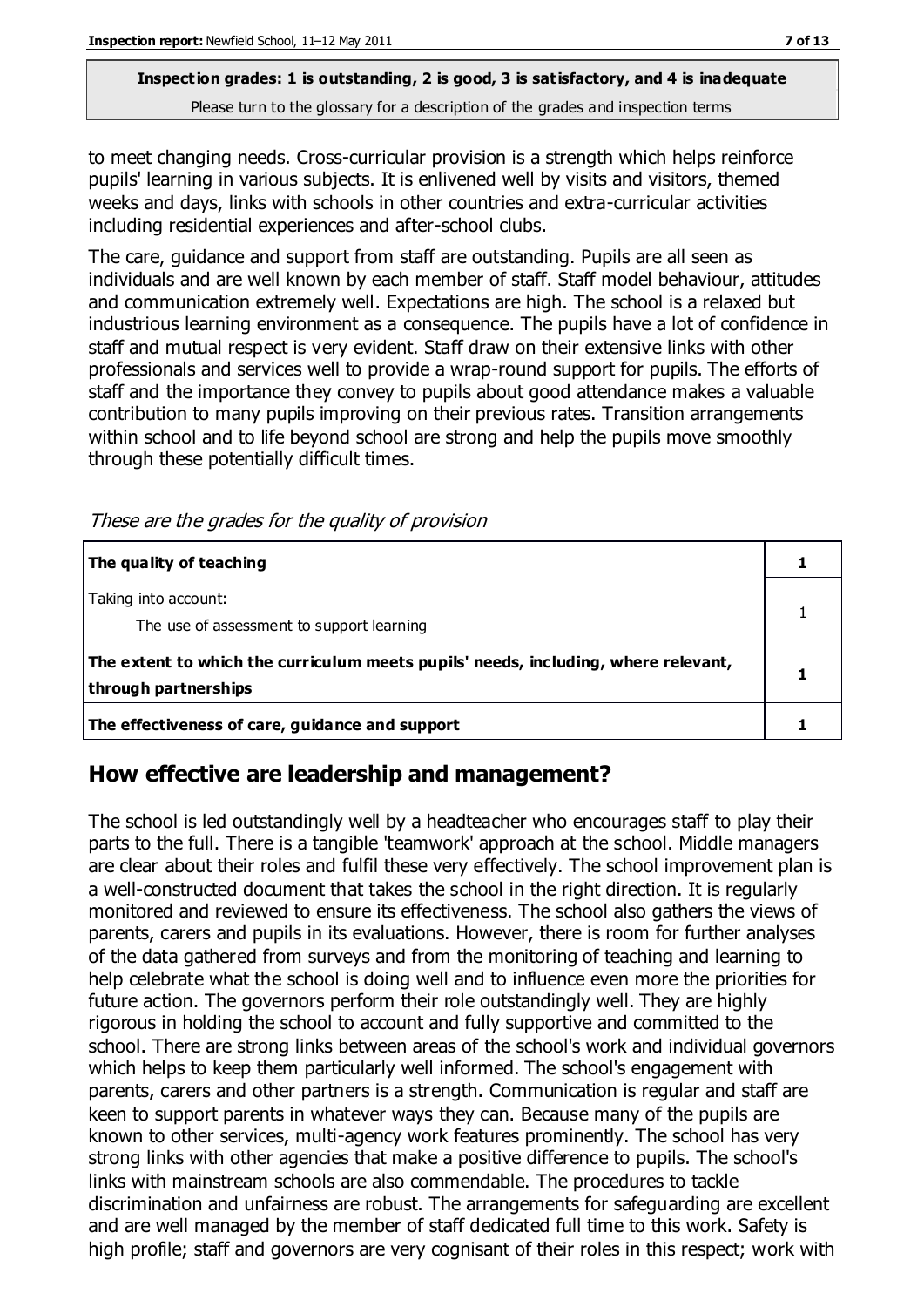# **Inspection grades: 1 is outstanding, 2 is good, 3 is satisfactory, and 4 is inadequate**

Please turn to the glossary for a description of the grades and inspection terms

other relevant agencies is excellent; and the importance of keeping safe is conveyed very well to pupils. Last year, the school identified that it needed to improve its work on promoting community cohesion. This featured prominently in this year's school improvement plan and as a result, community cohesion is now a strength. The school is using its International School status and links with schools abroad admirably to strengthen the pupils' understanding of religious, ethnic and socio-economic contexts. This is a good example of why the school has an excellent capacity to improve further. It does not rest on its laurels. The school provides good value for money.

| The effectiveness of leadership and management in embedding ambition and driving<br>improvement                                                                  |   |
|------------------------------------------------------------------------------------------------------------------------------------------------------------------|---|
| Taking into account:<br>The leadership and management of teaching and learning                                                                                   |   |
| The effectiveness of the governing body in challenging and supporting the<br>school so that weaknesses are tackled decisively and statutory responsibilities met |   |
| The effectiveness of the school's engagement with parents and carers                                                                                             | 1 |
| The effectiveness of partnerships in promoting learning and well-being                                                                                           | 1 |
| The effectiveness with which the school promotes equality of opportunity and tackles<br>discrimination                                                           |   |
| The effectiveness of safeguarding procedures                                                                                                                     | 1 |
| The effectiveness with which the school promotes community cohesion                                                                                              | 1 |
| The effectiveness with which the school deploys resources to achieve value for money                                                                             |   |

#### These are the grades for leadership and management

# **Views of parents and carers**

The response rate from parents and carers to the Ofsted questionnaire was around the national average for special schools. Those who responded to the were overwhelmingly positive about the school. Where there was disagreement with the questions posed there was no discernible trend or concerns from more than one parent. The responses were most supportive of the view that the school keeps children safe, meets their needs and deals effectively with unacceptable behaviour. The school's own most recent annual surveys of parents and carers' views gathered a similarly positive response.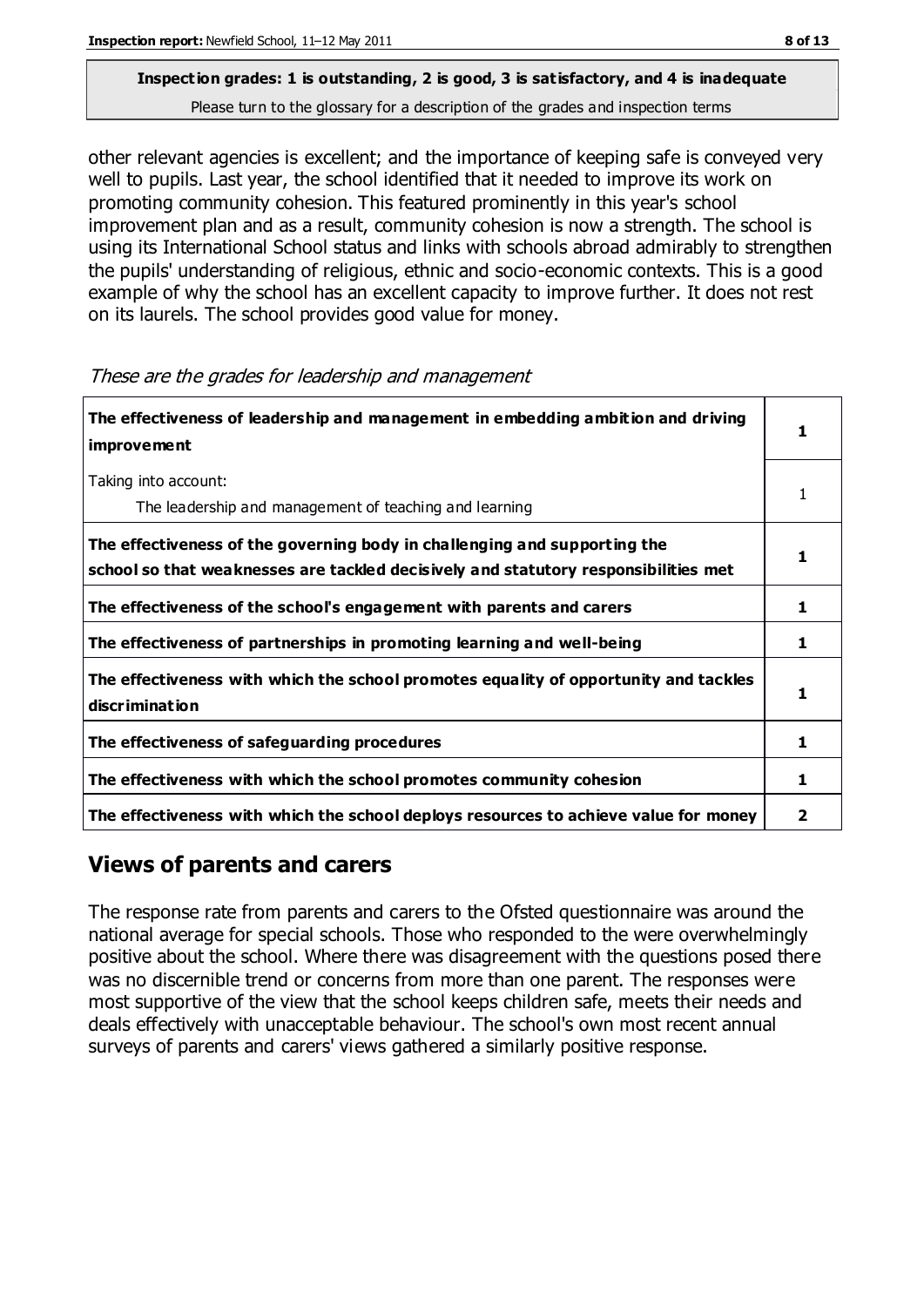#### **Responses from parents and carers to Ofsted's questionnaire**

Ofsted invited all the registered parents and carers of pupils registered at Newfield School to complete a questionnaire about their views of the school.

In the questionnaire, parents and carers were asked to record how strongly they agreed with 13 statements about the school.

The inspection team received 26 completed questionnaires by the end of the on-site inspection. In total, there are 79 pupils registered at the school.

| <b>Statements</b>                                                                                                                                                                                                                                       | <b>Strongly</b><br>agree |               | <b>Agree</b>   |               | <b>Disagree</b> |                | <b>Strongly</b><br>disagree |               |
|---------------------------------------------------------------------------------------------------------------------------------------------------------------------------------------------------------------------------------------------------------|--------------------------|---------------|----------------|---------------|-----------------|----------------|-----------------------------|---------------|
|                                                                                                                                                                                                                                                         | <b>Total</b>             | $\frac{0}{0}$ | <b>Total</b>   | $\frac{0}{0}$ | <b>Total</b>    | $\frac{0}{0}$  | <b>Total</b>                | $\frac{0}{0}$ |
| My child enjoys school                                                                                                                                                                                                                                  | 10                       | 38            | 15             | 58            | 1               | $\overline{4}$ | $\mathbf 0$                 | $\mathbf 0$   |
| The school keeps my child<br>safe                                                                                                                                                                                                                       | 18                       | 69            | 8              | 31            | 0               | 0              | $\mathbf 0$                 | $\mathbf 0$   |
| My school informs me about<br>my child's progress                                                                                                                                                                                                       | 16                       | 62            | 8              | 31            | 1               | 4              | $\mathbf 0$                 | $\mathbf 0$   |
| My child is making enough<br>progress at this school                                                                                                                                                                                                    | 14                       | 54            | 10             | 38            | 1               | 4              | $\mathbf 0$                 | $\mathbf 0$   |
| The teaching is good at this<br>school                                                                                                                                                                                                                  | 15                       | 58            | 10             | 38            | 0               | 0              | $\mathbf{0}$                | $\mathbf 0$   |
| The school helps me to<br>support my child's learning                                                                                                                                                                                                   | 16                       | 62            | 8              | 31            | 1               | 4              | $\mathbf 0$                 | $\mathbf 0$   |
| The school helps my child to<br>have a healthy lifestyle                                                                                                                                                                                                | 11                       | 42            | 13             | 50            | 1               | 4              | 0                           | $\mathbf 0$   |
| The school makes sure that<br>my child is well prepared for<br>the future (for example<br>changing year group,<br>changing school, and for<br>children who are finishing<br>school, entering further or<br>higher education, or entering<br>employment) | 13                       | 50            | 11             | 42            | $\mathbf 0$     | $\mathbf 0$    | $\mathbf 0$                 | $\mathbf 0$   |
| The school meets my child's<br>particular needs                                                                                                                                                                                                         | 17                       | 65            | $\overline{7}$ | 27            | 0               | 0              | $\mathbf 0$                 | $\mathbf 0$   |
| The school deals effectively<br>with unacceptable behaviour                                                                                                                                                                                             | 18                       | 69            | 8              | 31            | 0               | 0              | $\mathbf 0$                 | $\mathbf 0$   |
| The school takes account of<br>my suggestions and concerns                                                                                                                                                                                              | 14                       | 54            | 12             | 46            | 0               | 0              | 0                           | 0             |
| The school is led and<br>managed effectively                                                                                                                                                                                                            | 17                       | 65            | 9              | 35            | $\pmb{0}$       | $\mathbf 0$    | $\mathbf 0$                 | $\mathbf 0$   |
| Overall, I am happy with my<br>child's experience at this<br>school                                                                                                                                                                                     | 17                       | 65            | 8              | 31            | 1               | $\overline{4}$ | $\pmb{0}$                   | $\pmb{0}$     |

The table above summarises the responses that parents and carers made to each statement. The percentages indicate the proportion of parents and carers giving that response out of the total number of completed questionnaires. Where one or more parents and carers chose not to answer a particular question, the percentages will not add up to 100%.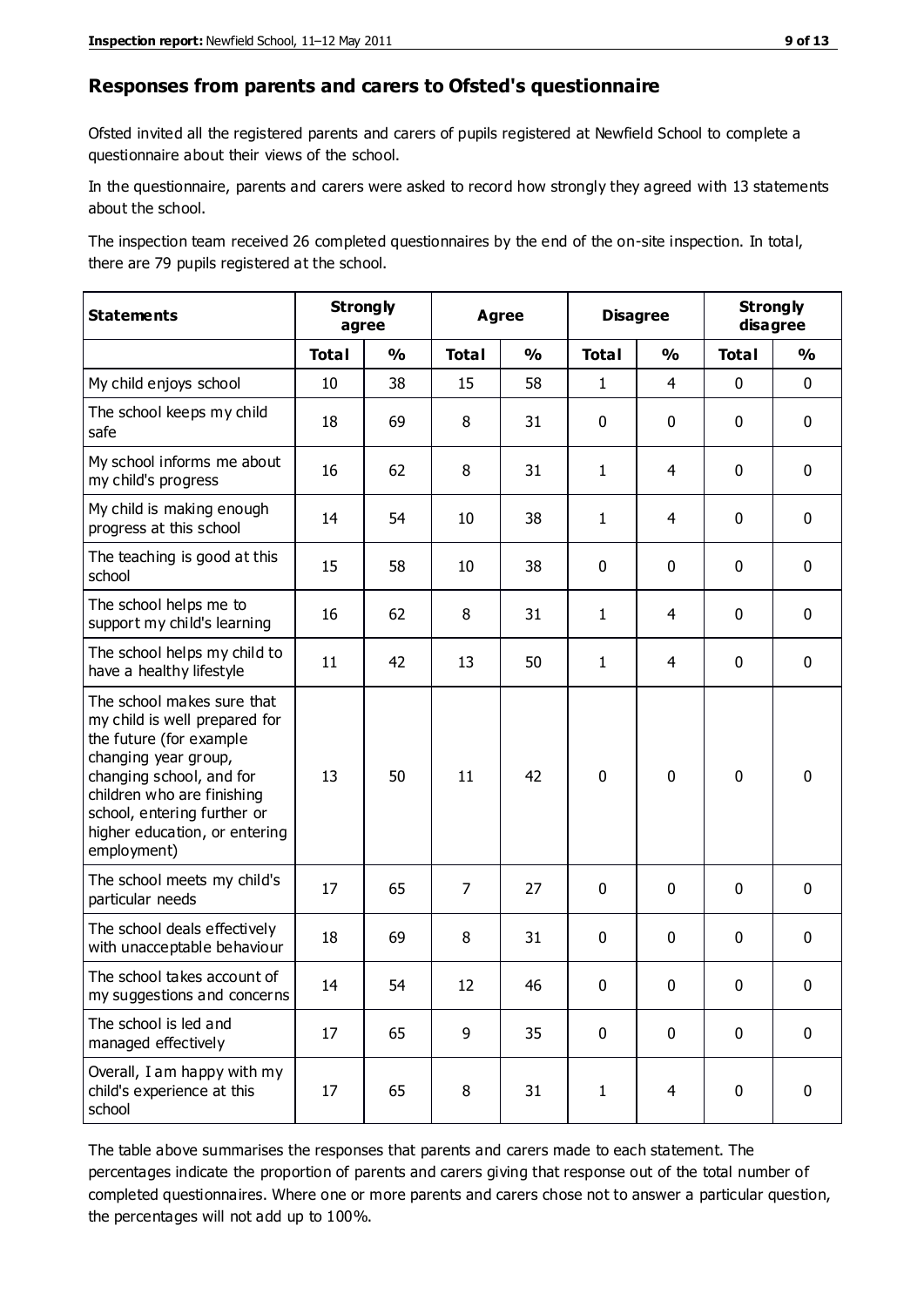# **Glossary**

| Grade   | <b>Judgement</b> | <b>Description</b>                                                                                                                                                                                                            |
|---------|------------------|-------------------------------------------------------------------------------------------------------------------------------------------------------------------------------------------------------------------------------|
| Grade 1 | Outstanding      | These features are highly effective. An outstanding school<br>provides exceptionally well for all its pupils' needs.                                                                                                          |
| Grade 2 | Good             | These are very positive features of a school. A school that<br>is good is serving its pupils well.                                                                                                                            |
| Grade 3 | Satisfactory     | These features are of reasonable quality. A satisfactory<br>school is providing adequately for its pupils.                                                                                                                    |
| Grade 4 | Inadequate       | These features are not of an acceptable standard. An<br>inadequate school needs to make significant improvement<br>in order to meet the needs of its pupils. Ofsted inspectors<br>will make further visits until it improves. |

### **What inspection judgements mean**

### **Overall effectiveness of schools**

|                       | Overall effectiveness judgement (percentage of schools) |      |                     |                   |  |
|-----------------------|---------------------------------------------------------|------|---------------------|-------------------|--|
| <b>Type of school</b> | <b>Outstanding</b>                                      | Good | <b>Satisfactory</b> | <b>Inadequate</b> |  |
| Nursery schools       | 46                                                      | 48   | 6                   |                   |  |
| Primary schools       | 6                                                       | 47   | 40                  | 7                 |  |
| Secondary schools     | 12                                                      | 39   | 38                  | 11                |  |
| Sixth forms           | 13                                                      | 42   | 41                  | 3                 |  |
| Special schools       | 28                                                      | 49   | 19                  | 4                 |  |
| Pupil referral units  | 14                                                      | 45   | 31                  | 10                |  |
| All schools           | 10                                                      | 46   | 37                  |                   |  |

New school inspection arrangements were introduced on 1 September 2009. This means that inspectors now make some additional judgements that were not made previously.

The data in the table above are for the period 1 September 2010 to 31 December 2010 and are consistent with the latest published official statistics about maintained school inspection outcomes (see **[www.ofsted.gov.uk](http://www.ofsted.gov.uk/)**).

The sample of schools inspected during 2010/11 was not representative of all schools nationally, as weaker schools are inspected more frequently than good or outstanding schools.

Percentages are rounded and do not always add exactly to 100.

Sixth form figures reflect the judgements made for the overall effectiveness of the sixth form in secondary schools, special schools and pupil referral units.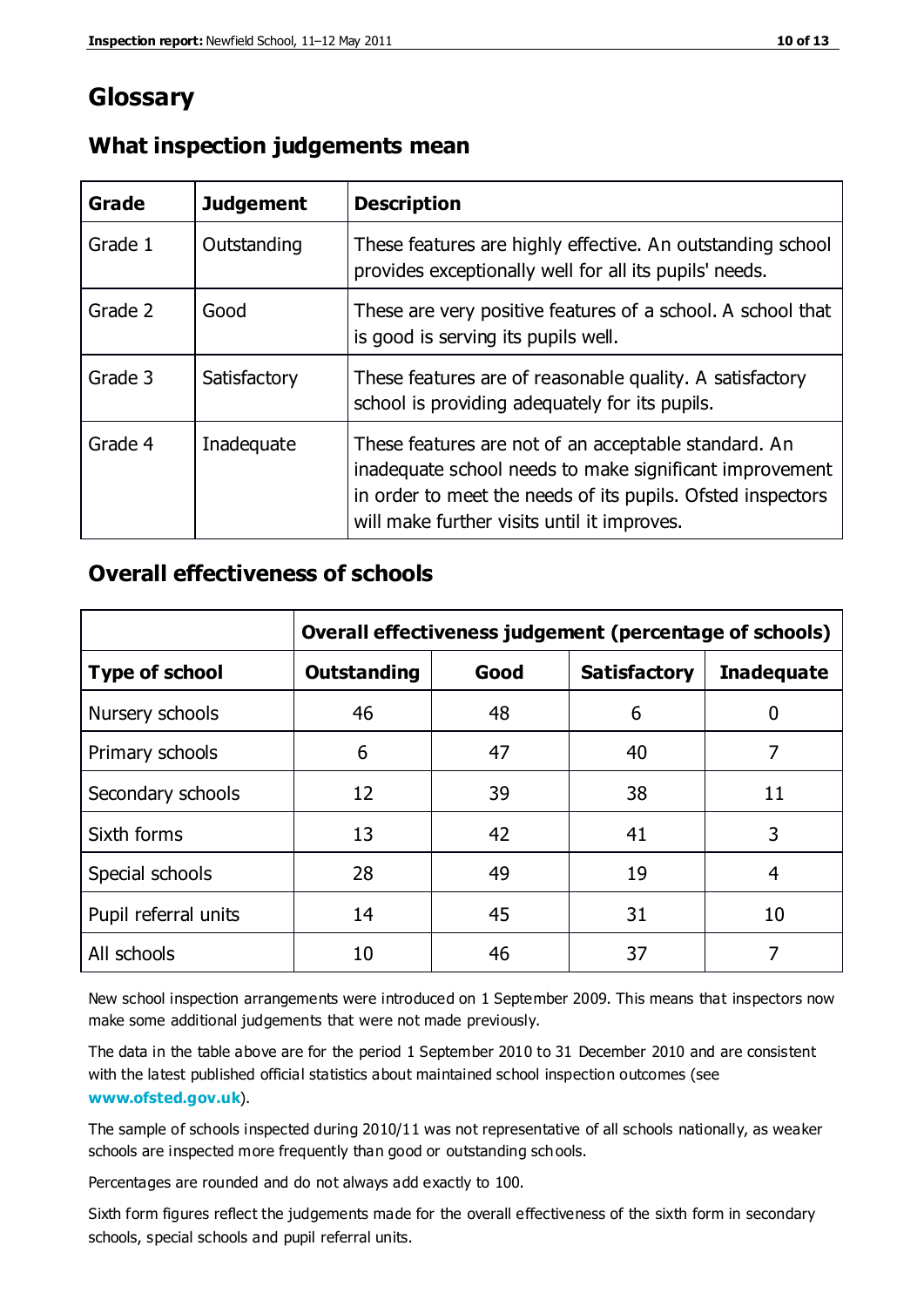# **Common terminology used by inspectors**

| Achievement:               | the progress and success of a pupil in their learning,<br>development or training.                                                                                                                                                          |  |  |
|----------------------------|---------------------------------------------------------------------------------------------------------------------------------------------------------------------------------------------------------------------------------------------|--|--|
| Attainment:                | the standard of the pupils' work shown by test and<br>examination results and in lessons.                                                                                                                                                   |  |  |
| Capacity to improve:       | the proven ability of the school to continue<br>improving. Inspectors base this judgement on what<br>the school has accomplished so far and on the quality<br>of its systems to maintain improvement.                                       |  |  |
| Leadership and management: | the contribution of all the staff with responsibilities,<br>not just the headteacher, to identifying priorities,<br>directing and motivating staff and running the school.                                                                  |  |  |
| Learning:                  | how well pupils acquire knowledge, develop their<br>understanding, learn and practise skills and are<br>developing their competence as learners.                                                                                            |  |  |
| Overall effectiveness:     | inspectors form a judgement on a school's overall<br>effectiveness based on the findings from their<br>inspection of the school. The following judgements,<br>in particular, influence what the overall effectiveness<br>judgement will be. |  |  |
|                            | The school's capacity for sustained<br>improvement.                                                                                                                                                                                         |  |  |
|                            | Outcomes for individuals and groups of pupils.                                                                                                                                                                                              |  |  |
|                            | The quality of teaching.                                                                                                                                                                                                                    |  |  |
|                            | The extent to which the curriculum meets<br>pupils' needs, including, where relevant,<br>through partnerships.                                                                                                                              |  |  |
|                            | The effectiveness of care, guidance and<br>support.                                                                                                                                                                                         |  |  |
| Progress:                  | the rate at which pupils are learning in lessons and<br>over longer periods of time. It is often measured by<br>comparing the pupils' attainment at the end of a key                                                                        |  |  |

stage with their attainment when they started.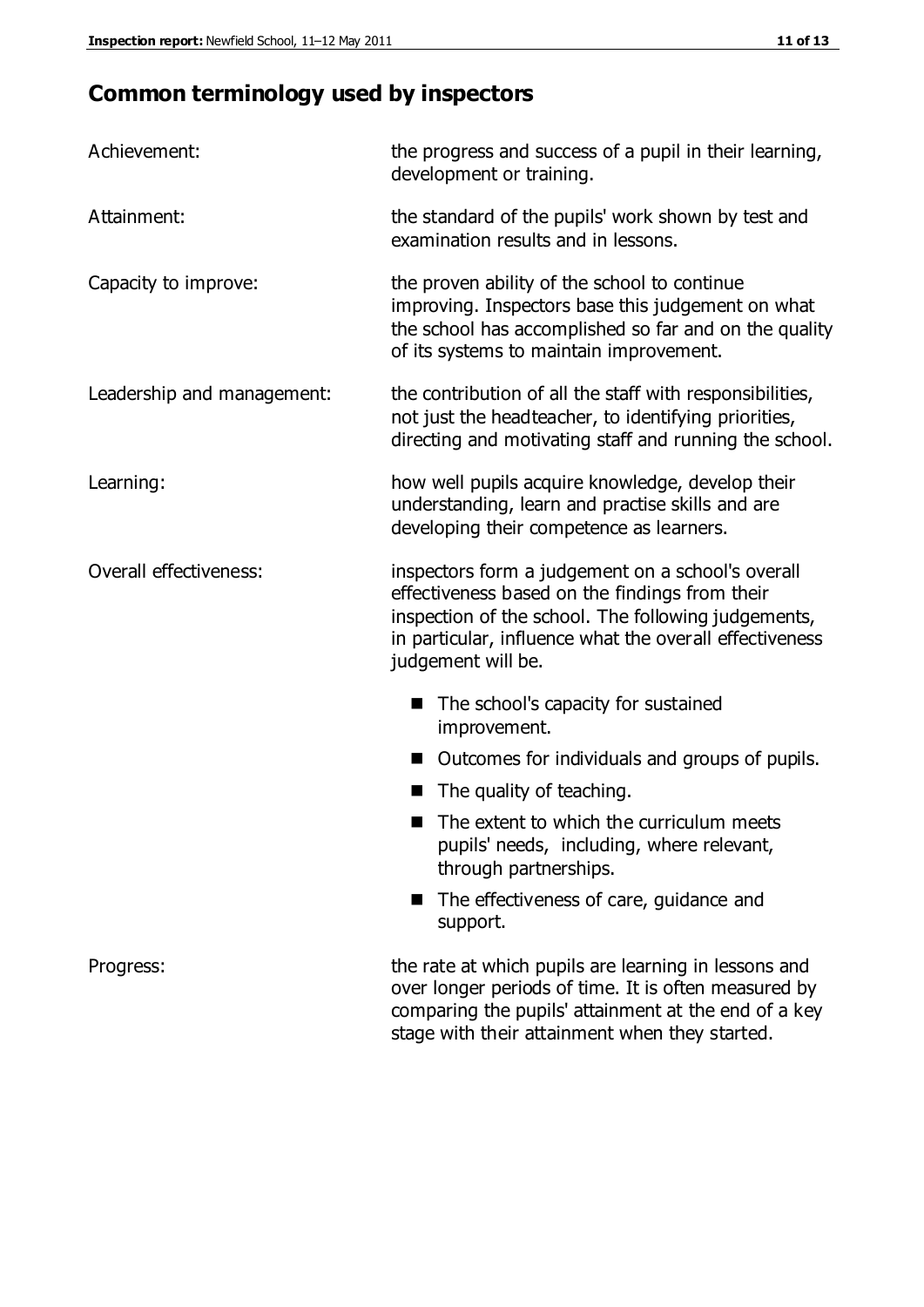### **This letter is provided for the school, parents and carers to share with their children. It describes Ofsted's main findings from the inspection of their school.**

13 May 2011

#### Dear Pupils

### **Inspection of Newfield School, Liverpool, L23 4TG**

Thank you for the warm welcome when Mr Ellwood and I inspected your school recently. A particular thanks goes to those pupils we met from the school council.

We found your school provides you with an excellent education. This is because lessons are of high quality, what you are taught is meaningful to you and because the staff support and care for you so well. Almost all of you respond very well to the opportunities given to you to learn and achieve. The behaviour of most pupils is good for most of the time. You respect staff and each other. It was good to see you trying to make a difference, for example, in the fund-raising you do for others. The school helps you gain qualifications but it also helps you develop your confidence and your personal and social skills extremely well. All this happens because the school is very well led and managed by Mrs Evans, other senior staff and governors.

I know many of you have improved your attendance since you have been at Newfield and that is great news. However, there are some pupils whose attendance is very poor and they seem to have switched off learning all together. There are others who do attend but not nearly enough. I have asked Mrs Evans and the staff to have a real drive to improve the attendance of these pupils. If you are not in school you cannot learn. If you are a pupil whose attendance is not good enough please do something about it and play your part in making your school even better. More importantly, do something about it so that you can get as much out of your time in school as possible so you can do really well in college or work when you leave.

I wish you all the best for the future.

Yours sincerely

Eric Craven Lead inspector